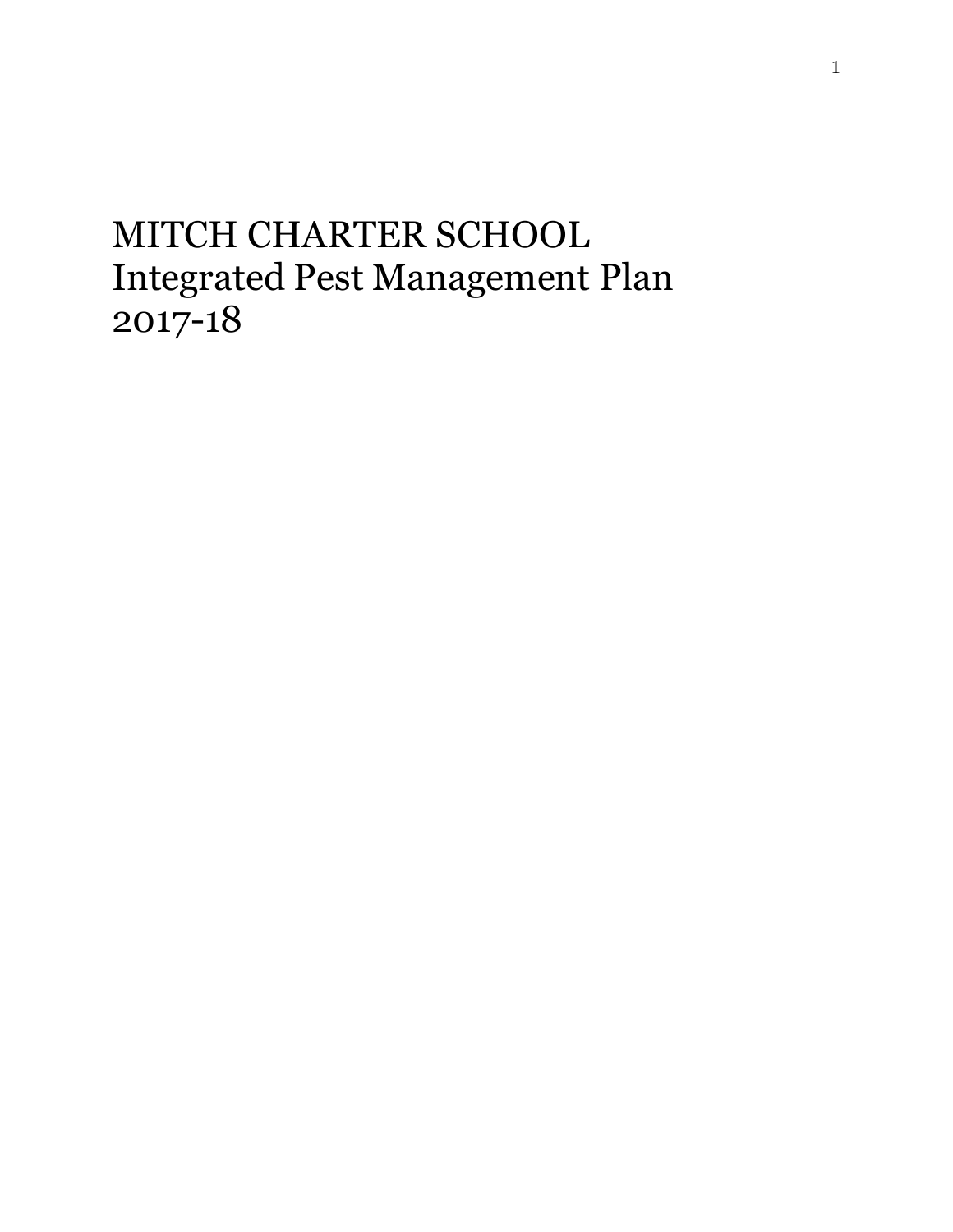#### **I. INTRODUCTION**

Structural and landscape pests can pose significant problems in schools. Pests such as mice and cockroaches can trigger asthma. Mice and rats are vectors of disease. Many children are allergic to yellow jacket stings. The pesticides used to remediate these and other pests can also pose health risks to people, animals, and the environment. These same pesticides may pose special health risks to children due in large part to their still-developing organ systems. Because the health and safety of students and staff is our first priority – and a prerequisite to learning – it is the policy of MITCH Charter School to approach pest management with the least possible risk to students and staff. In addition, Senate Bill 637 (incorporated into ORS Chapter 634 upon finalization in 2009) requires all school districts to implement integrated pest management in their schools. For this reason, the Board of Directors adopts this integrated pest management plan.

#### **II. WHAT IS INTEGRATED PEST MANAGEMENT?**

Integrated Pest Management, also known as IPM, is a process for achieving long-term, environmentally sound pest suppression through a wide variety of tactics. Control strategies in an IPM program include structural and procedural improvements to reduce the food, water, shelter, and access used by pests. Since IPM focuses on remediation of the fundamental reasons why pests are here, pesticides are rarely used and only when necessary.

#### IPM Basics

Education and Communication: The foundation for an effective IPM program is education and communication. We need to know what conditions can cause pest problems, why and how to monitor for pests, proper identification, pest behavior and biology before we can begin to manage pests effectively. Communication about pest issues is essential. *A protocol for reporting pests or pest-conducive conditions and a record of what action was taken is the most important part of an effective IPM program*.

Cultural & Sanitation: Knowing how human behavior encourages pests helps you prevent them from becoming a problem. Small changes in cultural or sanitation practices can have significant effects on reducing pest populations. Cleaning under kitchen serving counters, reducing clutter in classrooms, putting dumpsters further from kitchen door/loading dock, proper irrigation scheduling, and over-seeding of turf areas are all examples of cultural and sanitation practices that can be employed to reduce pests.

Physical & Mechanical: Rodent traps, sticky monitoring traps for insects, door sweeps on external doors, sealing holes under sinks, proper drainage and mulching of landscapes, and keeping vegetation at least 18 inches from buildings are all examples of physical and mechanical control.

Pesticides: IPM focuses on remediation of the fundamental reasons why pests are here; pesticides should be rarely used and only when necessary.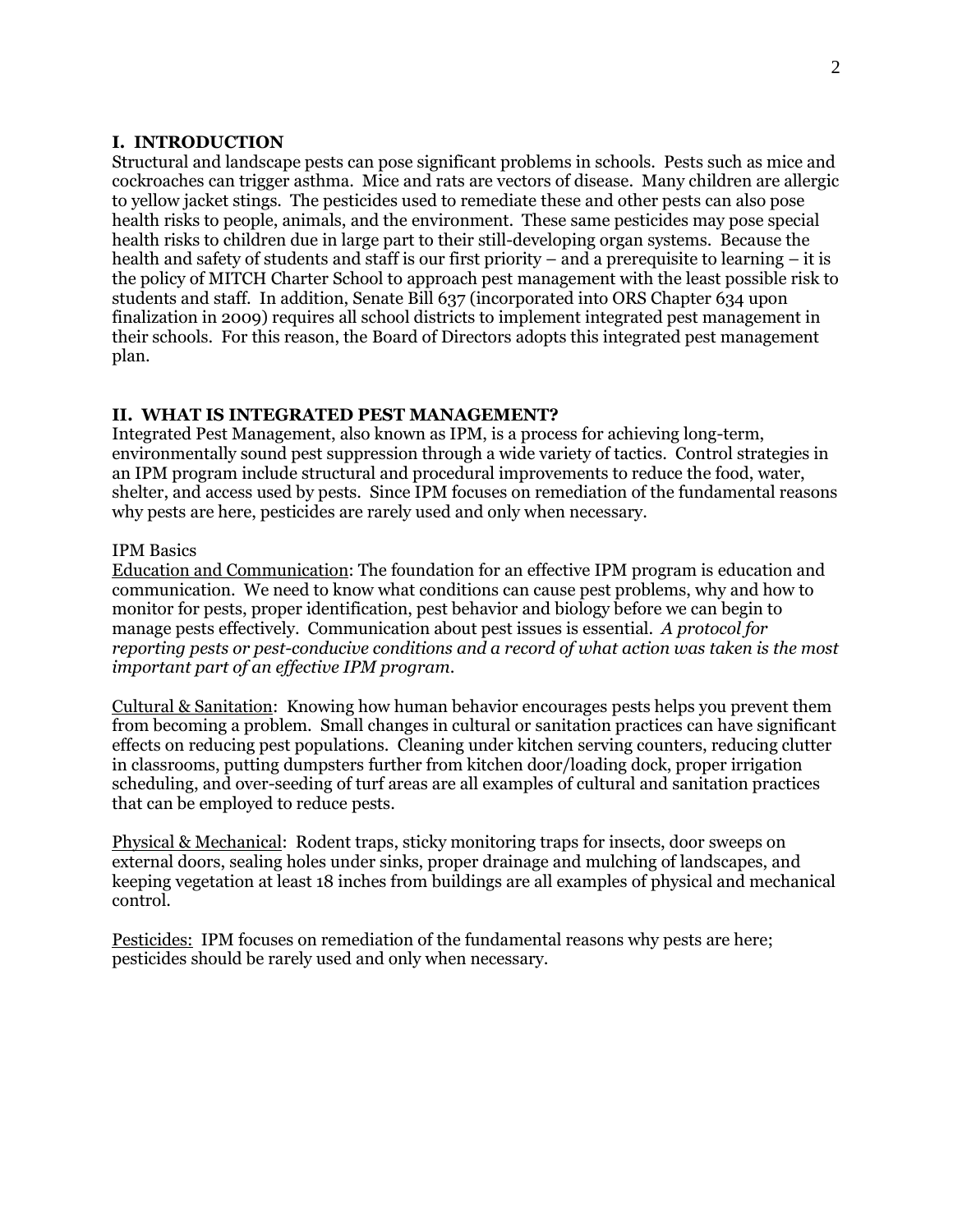

# **III. WHAT IS AN INTEGRATED PEST MANAGEMENT PLAN?**

ORS 634.700 defines an IPM plan as a proactive strategy that:

(A) Focuses on the long-term prevention or suppression of pest problems through economically sound measures that:

a) Protect the health and safety of students, staff and faculty;

b) Protect the integrity of campus buildings and grounds;

c) Maintain a productive learning environment; and

d) Protect local ecosystem health;

(B) Focuses on the prevention of pest problems by working to reduce or eliminate conditions of property construction, operation and maintenance that promote or allow for the establishment, feeding, breeding and proliferation of pest populations or other conditions that are conducive to pests or that create harborage for pests;

(C) Incorporates the use of sanitation, structural remediation or habitat manipulation or of mechanical, biological and chemical pest control measures that present a reduced risk or have a low impact and, for the purpose of mitigating a declared pest emergency, the application of pesticides that are not low-impact pesticides;

(D) Includes regular monitoring and inspections to detect pests, pest damage and unsanctioned pesticide usage;

(E) Evaluates the need for pest control by identifying acceptable pest population density levels;

(F) Monitors and evaluates the effectiveness of pest control measures;

(G) Excludes the application of pesticides on a routine schedule for purely preventive purposes, other than applications of pesticides designed to attract or be consumed by pests;

(H) Excludes the application of pesticides for purely aesthetic purposes;

(I) Includes school staff education about sanitation, monitoring and inspection and about pest control measures;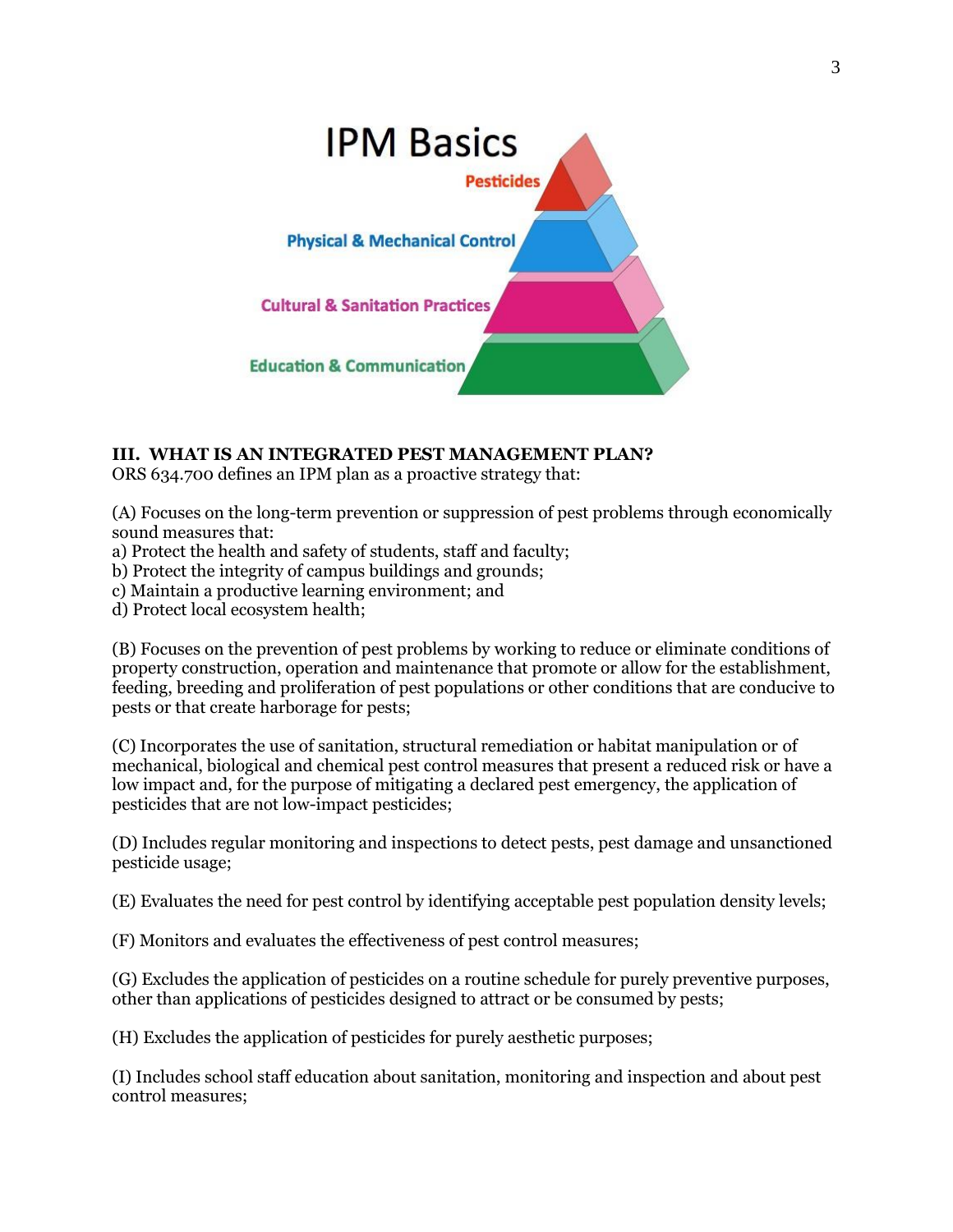(J) Gives preference to the use of nonchemical pest control measures;

(K) Allows the use of low-impact pesticides if nonchemical pest control measures are ineffective; and

(L) Allows the application of a pesticide that is not a low-impact pesticide only to mitigate a declared pest emergency or if the application is by, or at the direction or order of, a public health official.

The above definition is the basis for MITCH Charter School's IPM plan. This plan fleshes out the required strategy from ORS  $634.700 - 634.750$  for our school.

Note: As mentioned above, ORS 634.700 allows for the routine application of pesticides designed to be consumed by pests. To avoid a proliferation of pests and/or unnecessary applications of pesticides, we will not set out any ant or cockroach baits until first:

1) Informing staff in the area where the pests are that sanitation and exclusion are the primary means to control the pest.

2) Establishing an acceptable pest population density

3) Cleaning up any food debris in the area.

4) Sealing up any cracks or crevices where we know the pests are coming from.

5) Setting out sticky insect monitoring traps in the area using the sticky insect monitoring trap protocol.

#### **IV. SCHOOL IPM PLAN COORIDINATOR**

The Board of Directors designates the Executive Director as the IPM Plan Coordinator. The Executive Director is key to successful IPM implementation in our school, and is given the authority for overall implementation and evaluation of this plan. The Executive Director is responsible for:

A. Attending not less than six hours of IPM training each year

The training will include a general review of IPM principles and the requirements of ORS 634.700 – 634.750. It will also include hands-on training on updated exclusion practices, monitoring & inspection techniques, and management strategies for common pests.

B. Conducting outreach to the school community about the school's IPM plan; The Executive Director (or designee) will provide training as outlined in Section V below.

C. Overseeing pest prevention efforts;

The Executive Director will work with administration, teachers, staff, and volunteers to reduce clutter and food in the classrooms, and seal up pest entry points.

D. Assuring that the decision-making process for implementing IPM is followed; The Executive Director will continually assess and improve the pest monitoring, reporting, and action protocol.

E. Assuring that all notification, posting, and record-keeping requirements in section VII are met when the decision to make a pesticide application is made;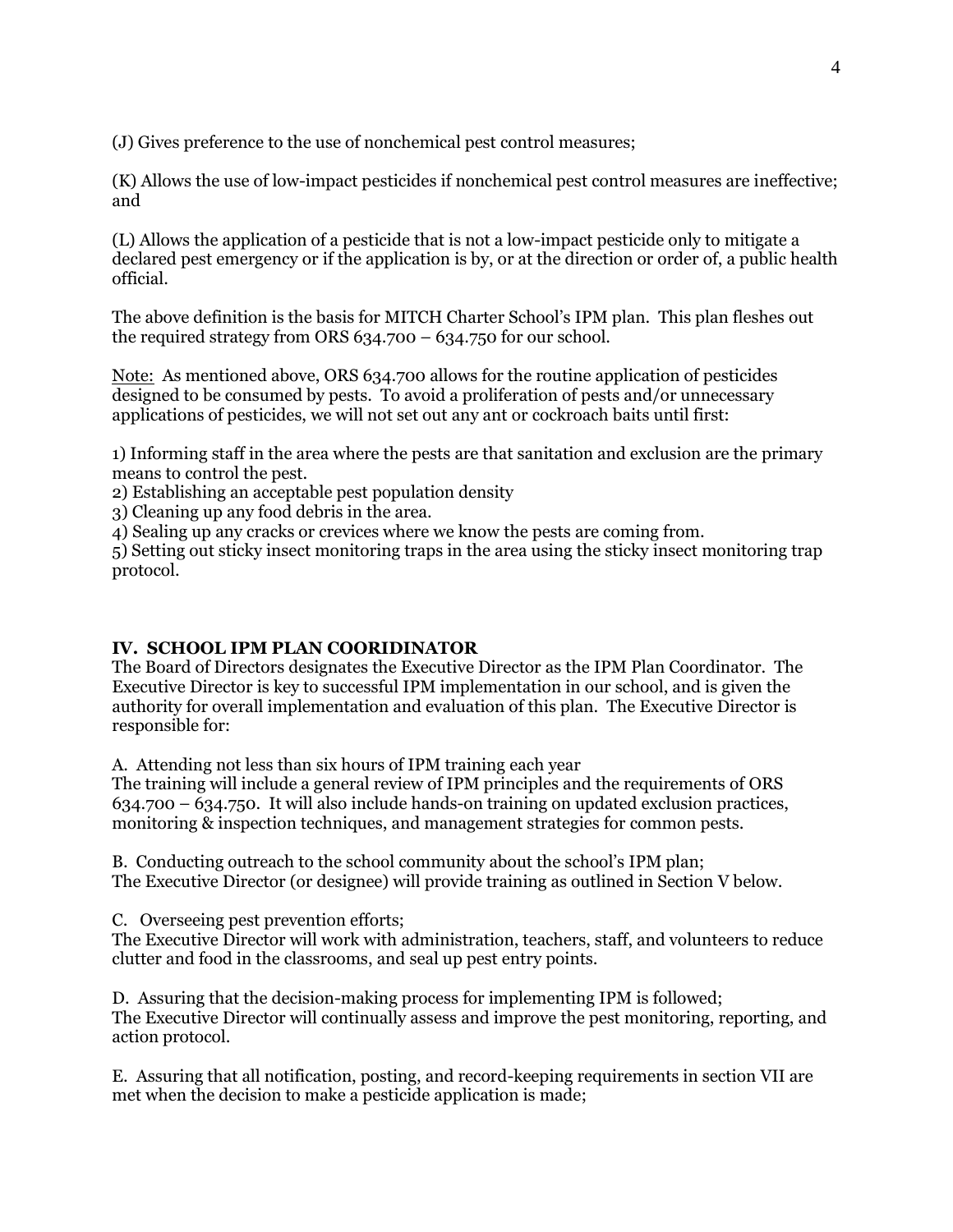F. Maintaining the approved pesticides list as per section VIII;

G. Responding to inquiries and complaints about noncompliance with the plan; Responses to inquiries and complaints will be in writing and kept on record with the Executive Director.

H. Placing and checking sticky insect monitoring traps around facility;

## I. Keeping records of pest complaints using pest logs located in the school office.

J. Developing protocols and provisions for pest avoidance and prevention during construction and renovation projects. The Executive Director will be involved in drafting any bids, and will have the authority to halt construction projects if protocols and provisions for pest avoidance and prevention are not being met.

## **V. RESPONSIBILITIES + TRAINING/EDUCATION of SCHOOL EMPLOYEES**

A. *IPM Plan Coordinator: Executive Director*

- 1. Training (see section IV above)
- 2. Responsibilities (see section IV above)

## B. *Janitorial / Maintenance Staff*

MITCH Charter School contracts for janitorial services to clean the school. The Executive Director (or a designee) will verify with contracted janitorial services that their custodial staff are trained to identifying pest-conducive conditions, appropriate sanitation, monitoring, inspection, and reporting practices. MITCH Charter School relies on volunteers or contractors for facility maintenance. The Executive Director (or a designee) will verify maintenance contractors are trained to identifying pest-conducive conditions and mechanical control methods (such as door sweeps on external doors and sealing holes under sinks), and their responsibilities as outlined below.

#### C. *Landscaping*

MITCH Charter School's landscape maintenance is provided by Deering, the facility management company

Deering is responsible for:

- Reducing conditions conducive to weeds, gophers, moles, yellow jackets, and other outdoor pests.
- Keeping vegetation (including tree branches and bushes) at least 18 inches from building surfaces.
- Proper mulching in landscaped areas to reduce weeds.
- When the decision is made to apply a pesticide, following notification, posting, recordkeeping and reporting protocols in Section VII.

#### D. *Teachers and Staff*

The Executive Director (or a designee) will train teachers and staff faculty at least once per year on the basic principles of IPM and their responsibilities as outlined below. These short  $(15 - 20$ minutes) training are arranged by the Executive Director during the regularly scheduled staff meetings. During the training, the Executive Director will review the following with teachers and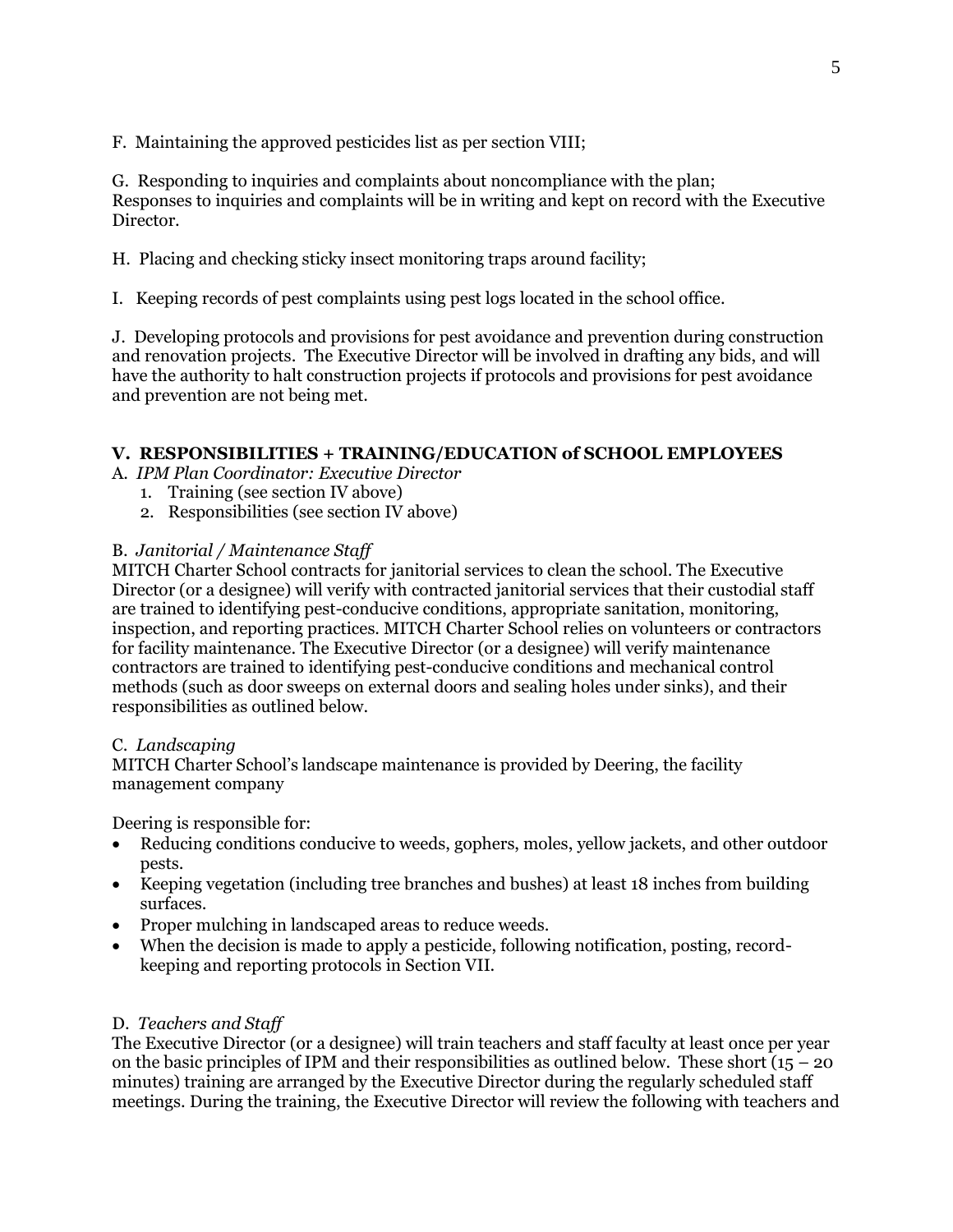staff:

- What pest-conducive conditions are (clutter, food debris, moisture, cracks, holes, etc.), and the importance of reporting these in a timely manner.
- The importance of keeping their classrooms and work areas free of clutter.
- The importance of having students clean up after themselves when food or drink is consumed in the classroom.

## Teachers are responsible for:

Attending annual basic IPM training provided by the Executive Director (or designee). Keeping their classrooms and work areas free of clutter.

Making sure students clean up after themselves when food or drink is consumed in the classroom.

Reporting pests and pest-conducive conditions to the Executive Director in person or by email; in emergency situations, by phone.

## E. *Other*

Basic training on the principles of IPM and the main points of this IPM Plan should also be provided to volunteers and students. Volunteers are responsible for reporting pests and pestconducive conditions to the Executive Director. Students are responsible for reporting pests to their teachers.

# **VI. IPM PROCESS**

## **Monitoring – Reporting – Action Protocol**

Monitoring is the most important requirement of ORS  $634.700 - 634.750$ . It is the backbone of our school's IPM Program. It provides recent and accurate information to make intelligent and effective pest management decisions. It can be defined as the regular and ongoing inspection of areas where pest problems do or might occur. Information gathered from these inspections is always written down.

As much as possible, monitoring should be incorporated into the daily activities of school staff. Staff training on monitoring should include what to look for and how to record and report the information.

## *Monitoring & Reporting – All Staff*

After a brief (15 – 20 minute) training by the Executive Director (or designee) on pests and pestconducive conditions, staff will be expected to report pests or pest-conducive conditions they observe during the normal course of their daily work. Reporting will be done verbally or by email to the Executive Director or other administrative staff.

## *Monitoring & Reporting – Janitorial/Maintenance Contractors*

During the normal course of their work, janitorial and maintenance contractors will monitor structures and building perimeters for:

- Pest-conducive conditions inside and outside the building (structural deterioration, holes that allow pests to enter, conditions that provide pest harborage).
- The level of sanitation inside and out (waste disposal procedures, level of cleanliness inside and out, conditions that supply food and water to pests)
- The amount of pest damage and the number and location of pest signs (rodent droppings, termite shelter tubes, cockroaches caught in sticky traps, etc.)
- Human behaviors that affect the pests (food preparation procedures, concessions procedures, classroom food, etc.)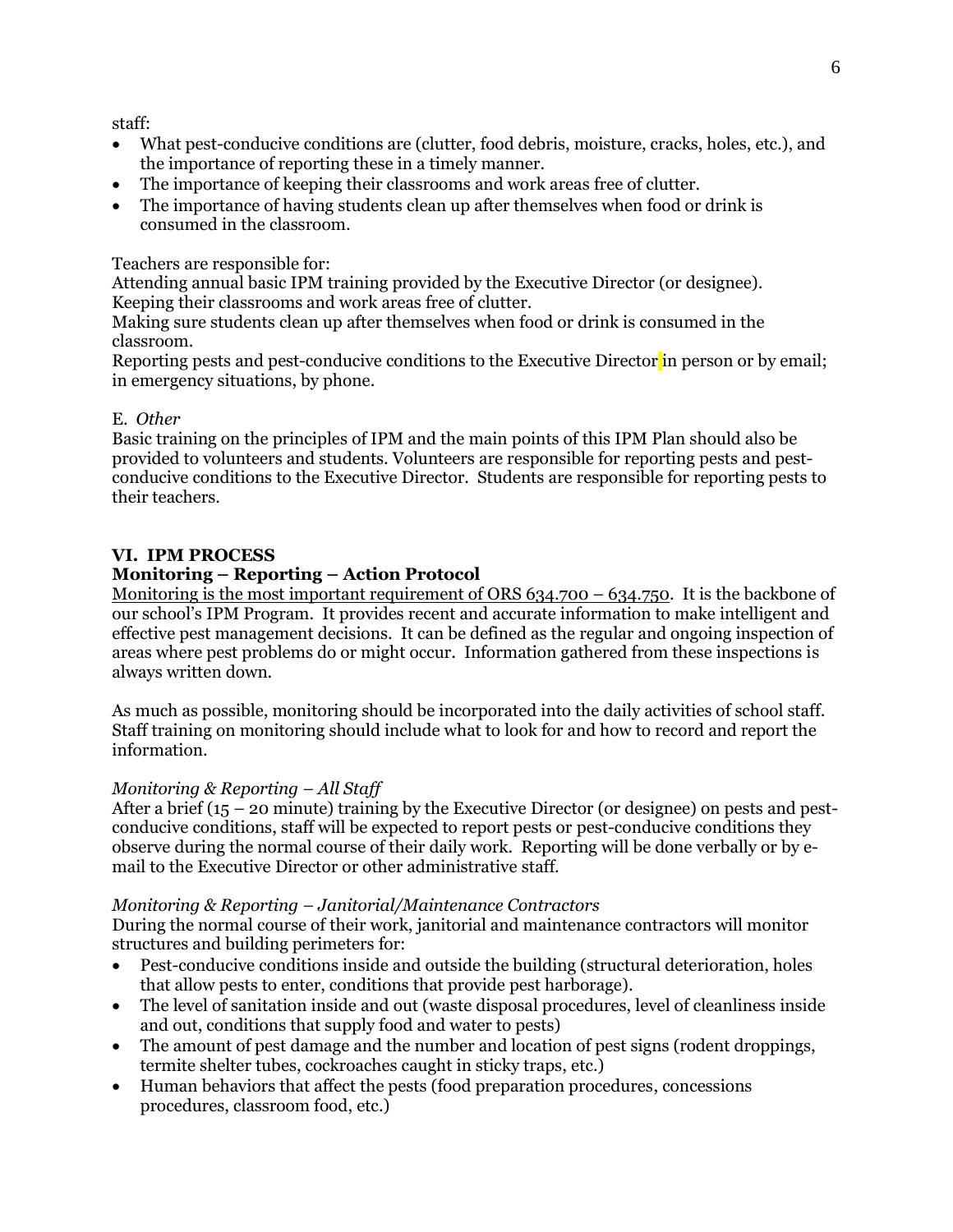- Their own management activities (caulking/sealing, cleaning, setting out traps, treating pests, etc.) and their effects on the pest population.
- Any pests or pest-conducive conditions will be reported to the Executive Director either orally, by e-mail or written letter.

#### *Monitoring & Reporting – Landscaping*

During regular landscaping activities, the crew will monitor for invasive weeds, gophers, moles, yellow jackets, and other outdoor pests. These will be reported to Deering, the facility management company, who will contact the school's Executive Director by phone or e-mail.

#### *Sticky monitoring traps for insects*

Sticky traps are neither a substitute for pesticides nor an alternative for reducing pest populations, but rather a diagnostic tool to aid in identifying a pest's presence, their reproductive stage, the likely direction pests are coming from, and the number of pests.

- All staff will be made aware of the traps and their purpose so they don't disturb them. The Executive Director (or designee) will be responsible for setting them out and checking them once per month, and replacing them once every four months.
- Sticky monitoring traps will be placed in the kitchen and any other "pest-vulnerable areas" the Executive Director deems necessary.
- Kitchen sticky insect traps will be checked monthly (primarily for drain flies, ants, and cockroaches).

#### *Monitoring for Mice*

In addition to monitoring for signs of mice (droppings, gnawing, hair, etc.), snap traps will be placed in the kitchen (and any other area the Executive Director deems necessary), and checked monthly by the Executive Director (or designee)

#### **Reporting (pests, signs of pests, and conducive conditions)**

When staff observe pests or pest-conducive conditions they should tell or e-mail, the Executive Director or other administrative staff.

#### *Reporting "Pests of Concern"*

"A pest of concern" is a pest determined to be a public health risk or a significant nuisance pest. These include cockroaches (disease vectors, asthma triggers), mice & rats (disease vectors, asthma triggers), yellow jackets (sting can cause anaphylactic shock), cornered nutria, raccoons, cats, dogs, opossums, skunks (they can bite), and bed bugs (significant nuisance pest).

When pests of concern (or their droppings, nests, etc.) are observed, staff should contact the Executive Director immediately.

#### **Action!**

#### Structural

Any items (such as sealing up holes) that staff or volunteers observe that they can resolve should be taken care of and reported to Executive Director. The Executive Director will keep records of these actions using Pest Logs.

If the actions needed are not something that can be accomplished alone with minimal time, the Executive Director will develop a plan of action with a proposed deadline for completion based on the severity of the risk or nuisance.

The Executive Director will inform the Board of Directors of actions being taken/work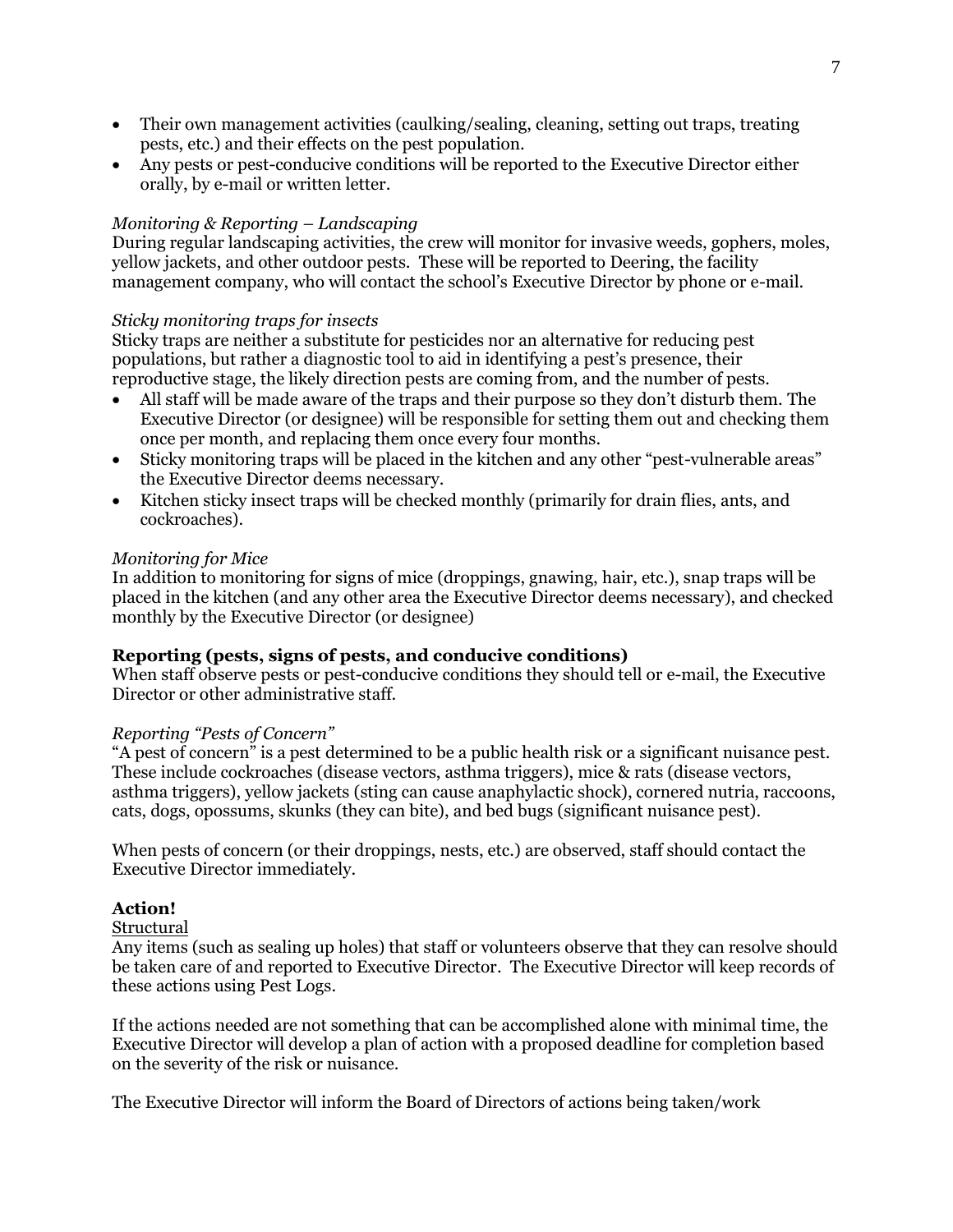performed, and monitor the completion of all work. The Executive Director will keep records of actions taken/work performed using Pest Logs.

The Executive Director will keep records of time and money spent to manage pests.

### Grounds

When pests on grounds reach a threshold established by Deering Management, action will be taken as per guidelines developed by Deering Management and MITCH Charter School. Actions taken by landscape crews to manage pests will be reported to the Executive Director who will keep records of actions taken/work performed using Pest Logs.

## Acceptable Thresholds

A threshold is the number of pests that can be tolerated before taking action. The acceptable threshold for cockroaches, mice, rats, raccoons, cats, dogs, opossums, skunks, and nutria is 0.

## **Inspections**

The Executive Director will conduct an annual inspection using the annual IPM inspection form. During the inspection he or she will also inspect or review:

- Human behaviors that affect the pests (working conditions that encourage or support pests, food preparation procedures that provide food for pests, etc.)
- Management activities (caulking/sealing, cleaning, setting out traps, treating pests, etc.) and their effects on the pest population.

## **Pest Emergencies (see also Section VII. B. below)**

IMPORTANT: If a pest emergency is declared, the area must be evacuated and cordoned off before taking any other steps. When the Executive Director, after consultation with school faculty and administration, determines that the presence of a pest or pests immediately threatens the health or safety of students, staff, teachers and others present may declare a pest emergency. Examples include (but are not limited to) yellow jackets swarming in areas frequented by children, a nutria in an area frequented by children, a half a dozen mice or rats running through occupied areas of a school building. The Executive Director will keep records of actions taken using Pest Logs.

## **Annual IPM Report (completed by Executive Director)**

In January of each year, the Executive Director will provide the Board of Directors an annual IPM report. The report will include a summary of data gathered from Pest Logs, e-mails or the Director's notes, as well as costs for PMPs and pesticides (including turf and landscape pesticides). Costs for items such as sealants, fixing screens, door sweeps and other items that would not normally be considered part of pest control will not be recorded.

Prevention and management steps taken that proved to be ineffective and led to the decision to make a pesticide application will be copied and pasted or incorporated into the annual report of pesticide applications (see section VII. D)

## **VII. PESTICIDE APPLICATIONS: REQUIRED NOTIFICATION, POSTING, RECORD KEEPING, AND REPORTING**

Any pesticide application (this includes weed control products, ant baits, and all professional and over-the-counter products) on school property must be made by a licensed commercial or public pesticide applicator. At the beginning of each school year, all teachers, administrators, staff, and parents will be given a list of potential pesticide products that could be used in the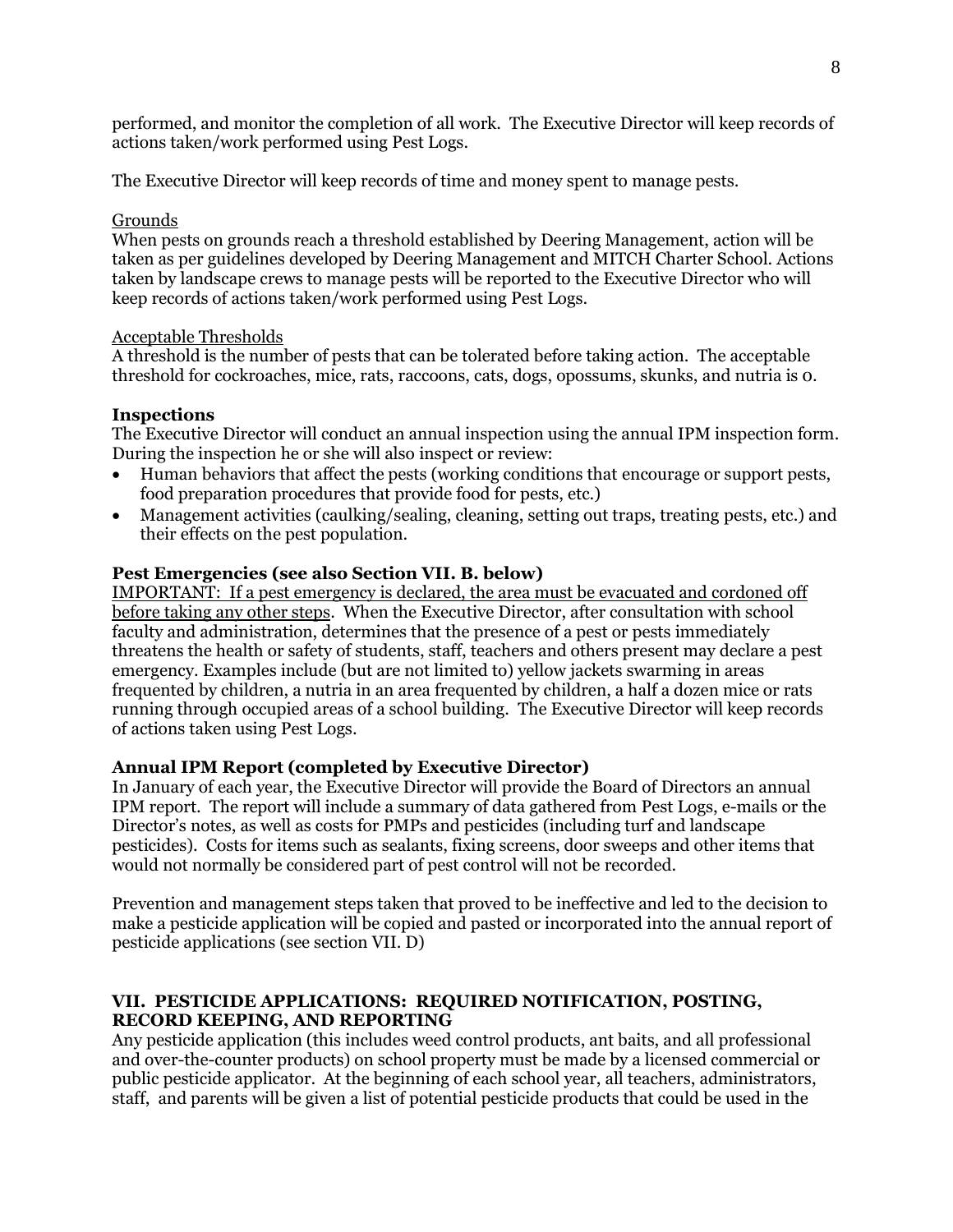event that other pest management measures are ineffective. They will also be informed of the procedures for notification and posting of individual applications, including those for pest emergencies. This information will be provided to all the above via e-mail to parents.

## **Notification and Posting for Non-emergencies**

When prevention or management of pests through other measures proves to be ineffective, the use of a low-risk pesticide is permissible. *Documentation of these measures is a pre-requisite to the approval of any application of a low-risk pesticide. This documentation will remain on file with the Executive Director.*

Non-emergency pesticide applications may occur in or around a school before or after school is in session, unless the Executive Director authorizes an exception. If the labeling of a pesticide product specifies a reentry time, a pesticide may not be applied to an area where the school expects students to be present before expiration of that reentry time. If the labeling does not specify a reentry time, a pesticide may not be applied to an area where the school expects students to be present before expiration of a reentry time that the Executive Director determines to be appropriate based on the times at which students would normally be expected to be in the area, area ventilation and whether the area will be cleaned before students are present.

The Executive Director (or a designee) will give written notice of a proposed pesticide application via e-mail at least 24 hours before the application occurs.

The notice must identify the name, trademark or type of pesticide product, the EPA registration number of the product, the expected area of the application, the expected date of application and the reason for the application.

The Executive Director (or a designee) shall place warning signs around pesticide application areas beginning no later than 24 hours before the application occurs and ending no earlier than 72 hours after the application occurs.

A warning sign must bear the words "Warning: pesticide-treated area", and give the expected or actual date and time for the application, the expected or actual reentry time, and provide the telephone number of a contact person (the person who is to make the application and/or the Executive Director).

## **Notification and Posting for Emergencies**

Important Notes:

- 1) *The Executive Director may not declare the existence of a pest emergency until after consultation with teachers and staff.*
- 2) *If a pesticide is applied at school due to a pest emergency, the Executive Director shall review the IPM plan to determine whether modification of the plan might prevent future pest emergencies, and provide a written report of such to the Board of Directors.*
- 3) *The Board of Directors shall review and take formal action on any recommendations in the report.*

The declaration of the existence of a pest emergency is the only time a non low-impact pesticide may be applied.

If a pest emergency is declared, the area must be evacuated and cordoned off before taking any other steps.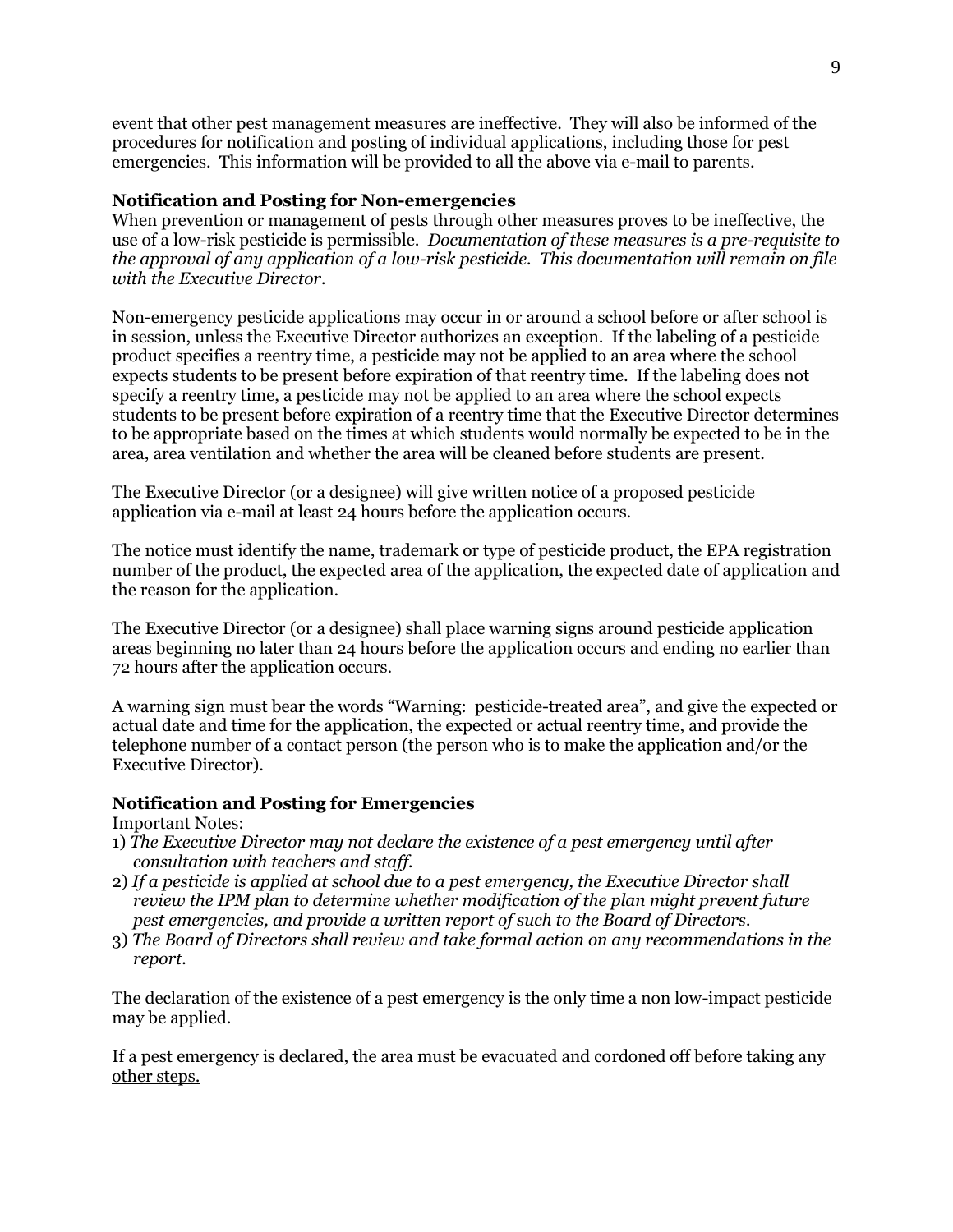If a pest emergency makes it impracticable to give a pesticide application notice no later than 24 hours before the pesticide application occurs, the Executive Director shall send the notice no later than 24 hours after the application occurs.

The Executive Director (or designee) shall place notification signs around the area as soon as practicable but no later than at the time the application occurs.

Note: ORS 634.700 also allows the application of a non-low-impact pesticide "by, or at the direction or order of, a public health official". If this occurs, every effort must be made to comply with notification and posting requirements above.

# **Record Keeping of Pesticide Applications**

The Executive Director or designee shall keep a copy of the following pesticide product information on file in the school office:

- A copy of the label
- A copy of the MSDS
- The brand name and USEPA registration number of the product
- The approximate amount and concentration of product applied
- The location of the application
- The pest condition that prompted the application
- The type of application and whether the application proved effective
- The pesticide applicator's license numbers and pesticide trainee or certificate numbers of the person applying the pesticide
- The name(s) of the person(s) applying the pesticide
- The dates on which notices of the application were given
- The dates and times for the placement and removal of warning signs
- Copies of all required notices given, including the dates the Executive Director gave the notices

The above records must be kept on file in the office for at least four years following the application date.

# **Annual Report of Pesticide Applications**

In January of each year, the Executive Director will provide the Board of Directors an annual report of all pesticide applications made the previous year. The report will contain the following for each application:

- The brand name and USEPA registration number of the product applied
- The approximate amount and concentration of product applied
- The location of the application
- The prevention or management steps taken that proved to be ineffective and led to the decision to make a pesticide application
- The type of application and whether the application proved effective

# **VIII. APPROVED LIST OF LOW-IMPACT PESTICIDES**

Note: All pesticides used must be used in strict accordance with label instructions.

According to ORS 634.705 (5), the Board of Directors shall adopt a list of low-impact pesticides for use with their integrated pest management plan. The governing body may include any product on the list except products that: